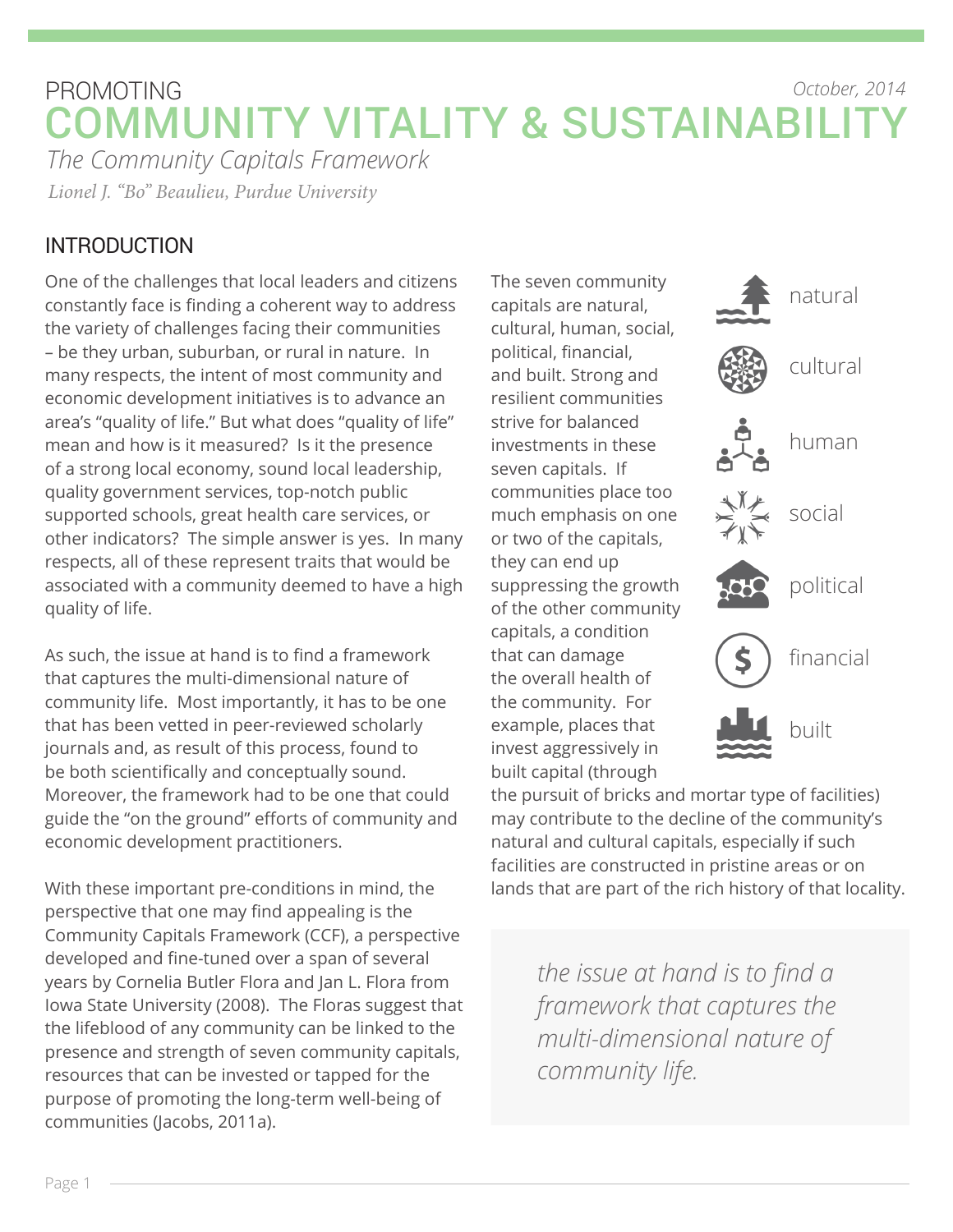## AN OVERVIEW OF THE SEVEN COMMUNITY CAPITALS

*We offer the following as a more extensive descripton of each of the seven capitals*



# NATURAL CAPITAL

Natural capital refers to "the landscape, air, water, soil, and biodiversity of both plants and animals" (Flora and Flora, 2008) – in other words, our environment. It is also referred to in the literature as "natural amenities" (McGranahan, 1999) – assets that are linked to a particular place, such as weather, geographic location, natural resources, and natural beauty (Emery and Flora 2006). Since people and the communities of which they are a part are embedded in the environment, one could argue that natural capital undergirds several of the other capitals. A healthy and functioning environment provides valuable ecosystem services, such as food, timber, wildlife habitat, flood control, and recreational opportunities, which are essential for human life. Moreover, people and their communities are unable to thrive in areas where natural capital is neglected and depleted.



### CULTURAL CAPITAL

The concept of culture provides a frame of reference for understanding the fabric of community life. This fabric is often connected by a common language, symbols, gestures, beliefs, values, and resources. In a classic textbook definition, culture consists of the material and nonmaterial aspects of a way of life, which are shared and transmitted among members of a society (Rogers et al., 1988). Culture is viewed as a "tool kit of symbols, stories, rituals, even the world-view that shapes individuals" (Swidler,1986) It includes the values and symbols reflected in clothing, music, industry, art, language, and customs. It also encompasses events, materials (paintings, books), festivals, museums, and other activities occurring in communities (Flora and Flora, 2008).



In its simplest form, human capital reflects the investments that people make in their education, onthe-job training, or health. Such activities translate into improved knowledge, skills, and health status for individuals – factors that increase their human capital stock. As stocks improve, productivity levels increase, resulting in higher earnings for these workers. Human capital also refers to efforts by individuals to enhance their interpersonal and leadership skills in hopes of strengthening their ability to become active contributing members to the civic health of their communities (Flora and Flora, 2008).

The benefits of human capital investments are not accrued solely to individuals. Communities with good shares of educated, healthy, and skilled workers also benefit, especially in their capacity to remain resilient during periods of economic uncertainty. Places with a good base of creative/knowledge-based workers, for example, tend to experience economic growth or stability. Why is that the case? Simply put, creative/knowledge-based workers serve as engines of innovation and entrepreneurial activities, actions that help create a good number of high paying jobs in communities and regions (Henderson and Abraham, 2005; Metcalfe and Ramlogan, 2005; Munnich and Schrock, 2003). Similarly, the expanding interest in STEM-related occupations (those associated with science, technology, engineering and mathematics) is due, in no small measure, to the fact that STEM-related jobs have outpaced non-STEM jobs by a factor of 3 to 1 in the U.S. over the span of the last decade (Langdon et al., 2011). But, communities that want to gain ground in terms of expanding their creative/knowledge or STEM-related sectors will be unable do to so without the presence of a sizable pool of workers with strong human capital credentials.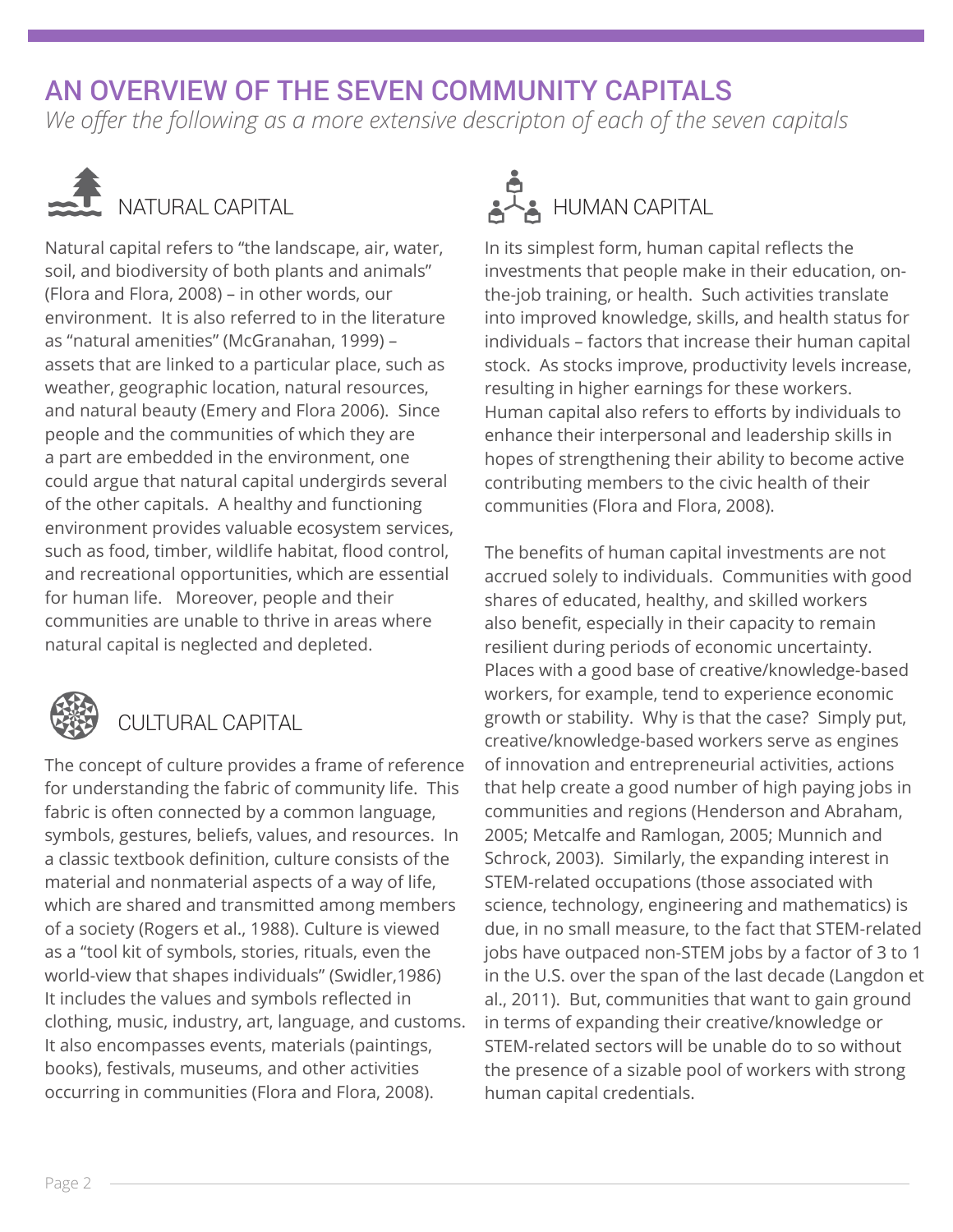# AN OVERVIEW OF THE SEVEN COMMUNITY CAPITALS

*We offer the following as a more extensive descripton of each of the seven capitals*



Social capital represents the "glue" that holds a community together and whose presence can spur the type of economic growth that brings benefits to the entire community. In communities where good things are happening across the spectrum – in education, in job creation, in health care, in community services – a broad-based corps of civicminded people and organizations is often in place to undergird these important activities. Social capital consists of "bonding" and "bridging" activities that occur within the local community setting, as well as "linkages" that tie community members to organizations and resources located outside the community (what is sometimes referred to as vertical connections). Bonding represents the strong interactions and ties that people have with family, friends, neighbors, and close work associates. Bridging reflects the linkages that individuals have with people and groups within the community with whom they have only limited interactions or with individuals and organizations outside of the locality. These types of relationships are what Granovetter (1973) labels as "weak ties" that can be accessed in times of need.

The third element, vertical linkages, offers an avenue for local people, organizations and communities to gain access to valuable resources and ideas from outside the community that can be used to support and guide local initiatives. According to Woolcock (2001), the presence of various combinations of bonding, bridging, and linking social capital can have positive impacts on the range of social and economic outcomes that are possible in communities.



There are several dimensions associated with the concept of political capital. The first relates to individuals who are in positions of power and influence in the community. As Flora and Flora (2008:145) note, it is "the ability to affect the distribution of both public and private resources within the community." A second dimension has to do with the ability to gain access to individuals and organizations – the so-called power brokers or movers and shakers -- with the resources to influence important decisions (Flora et al., 2004). A third aspect of political capital refers to efforts that are made to develop new leadership in the community, and/or expand the engagement of citizens in discussions of important community matters through the use of various strategies, such as deliberation forums. By focusing on these various aspects of political capital, we can gain a better understanding of what people and groups are calling the shots in a community, and what groups are having little influence or role in shaping local decisions (Flora and Flora, 2008).

How can you determine the nature of political capital in your community? A good bit of it requires careful monitoring of how and by whom decisions are made in a community. For example, drawing upon a rich literature on community power, we know that when key decisions are made by only a handful of people, you tend to have an elite leadership structure in place in the community. On the other hand, if decisions tend to be dispersed across a variety of people and groups, depending on the issue being discussed or debated, then you may have the presence of a more pluralistic leadership structure (Aiken and Mott, 1970). Other hints of whether influence is shared or held tightly by a small group of elites is when you see (or fail to see) the launching of local leadership development programs, community/town-hall meetings, or public deliberation sessions, features of a community that suggest that local leaders are open to the involvement of a larger group of people weighing in, and actively taking part, in tackling important local issues.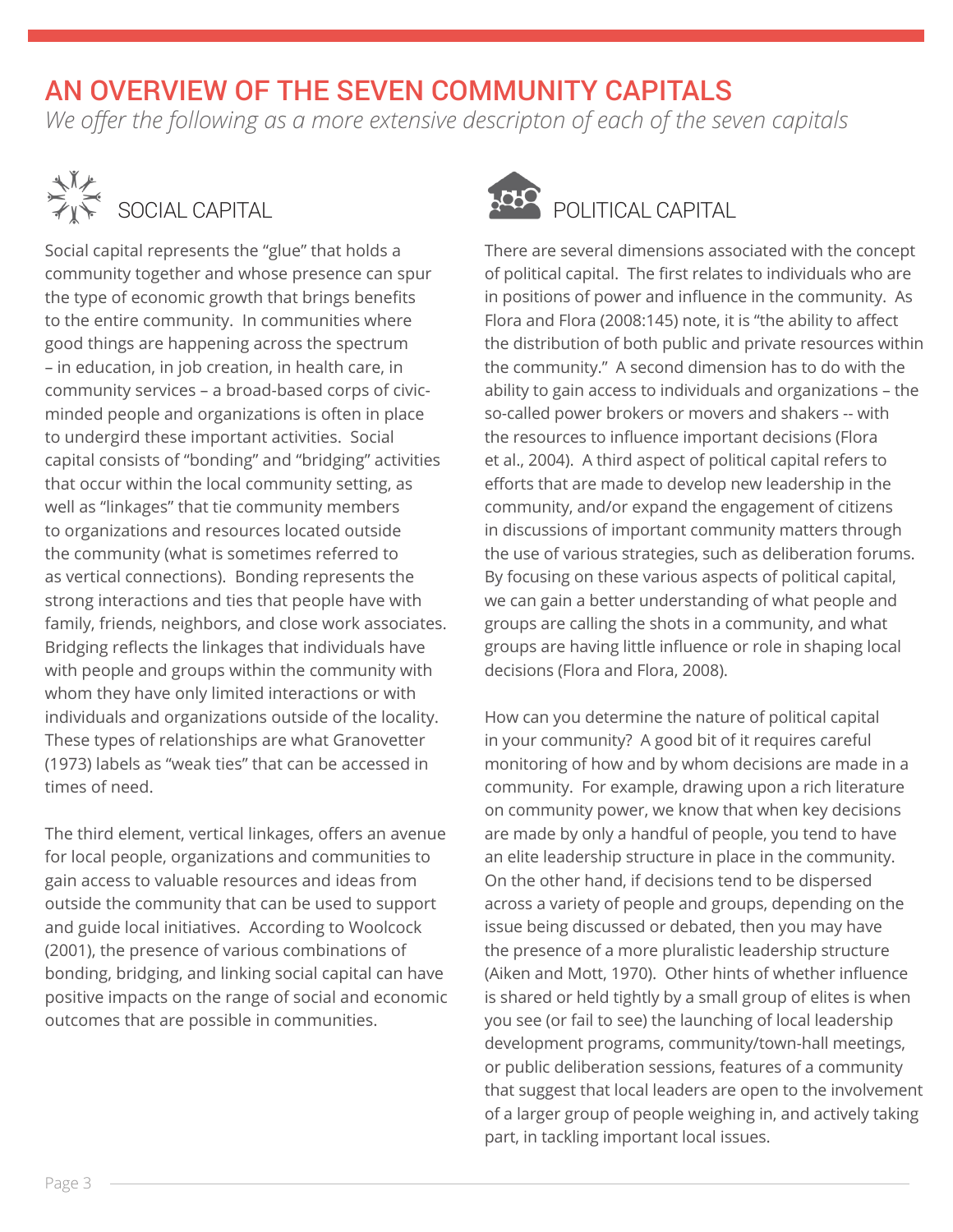### AN OVERVIEW OF THE SEVEN COMMUNITY CAPITALS

*We offer the following as a more extensive descripton of each of the seven capitals*



# FINANCIAL CAPITAL

Financial capital represents resources needed to fund the provision, construction, and implementation of a variety of programs, projects, and assets that advance the community's economic, social, and infrastructure development. A stable and vibrant community life depends on the availability of reliable financial capital institutions. These include community development banks, credit unions, loan funds, venture capital funds, and microenterprise loan funds. These entities serve as potential sources of a wide range of products and services, including housing, community facilities, small business loans, and other community services that can serve to revitalize economically distressed communities. Their primary role is to bring financial and business resources to communities in order to stimulate economic growth and foster a stable regional economy.

The availability of financial capital can contribute to wealth creation and to community economic development activities, especially in low- tomoderate-income households or communities. Community development financial institutions (CDFIs), for example, can provide a wide range of financial products and services for people and communities that are often by-passed by traditional financial institutions. So too, can grantmaking foundations whose activities are intended to address a wide array of local needs and opportunities.

*IS THERE A SUBSET OF COMMUNITY CAPITALS THAT SHOULD BE GIVEN PRIORITY ATTENTION OVER THE OTHER CAPITALS?* 



Built capital (also referred to as the built environment) is the man-made infrastructure that supports human society – our roads, bridges, airports, water treatment facilities, buildings (factories, schools, offices, stores), communication technologies, and public places. The built environment also includes design factors and land uses, i.e., how our neighborhoods, communities, and cities are laid out. The built environment can have a significant impact on an individual's physical and mental well-being and on community life.

#### CONNECTING THE CAPITALS THE SPIRALING-UP OF COMMUNITY CAPITALS

Table 1 *(page 5)* provides a synopsis of the seven capitals, noting how each is defined and examples of the type of assets that can be linked to each of the capitals. Most communities would find it very challenging to pursue simultaneous investments in the seven capitals. So, the question is this: "Is there a subset of community capitals that should be given priority attention over the other capitals?" The answer depends on the unique strengths and needs of each community. In other words, there is no one size fits all when it comes to which of the capitals should be given precedence over others in any community.

What we do know from community studies is that pursuing positive change in one type of capital can create opportunities for improvements in other community capitals (Emery and Flora, 2006). Assume for a moment that local leaders in a community have reached out to a diversity of people in the community, seeking their input on a new strategic blueprint for the community. The effort to touch base with more people has strengthened communications and dialogue between local leaders and residents. In fact, local leaders have decided to meet every three months with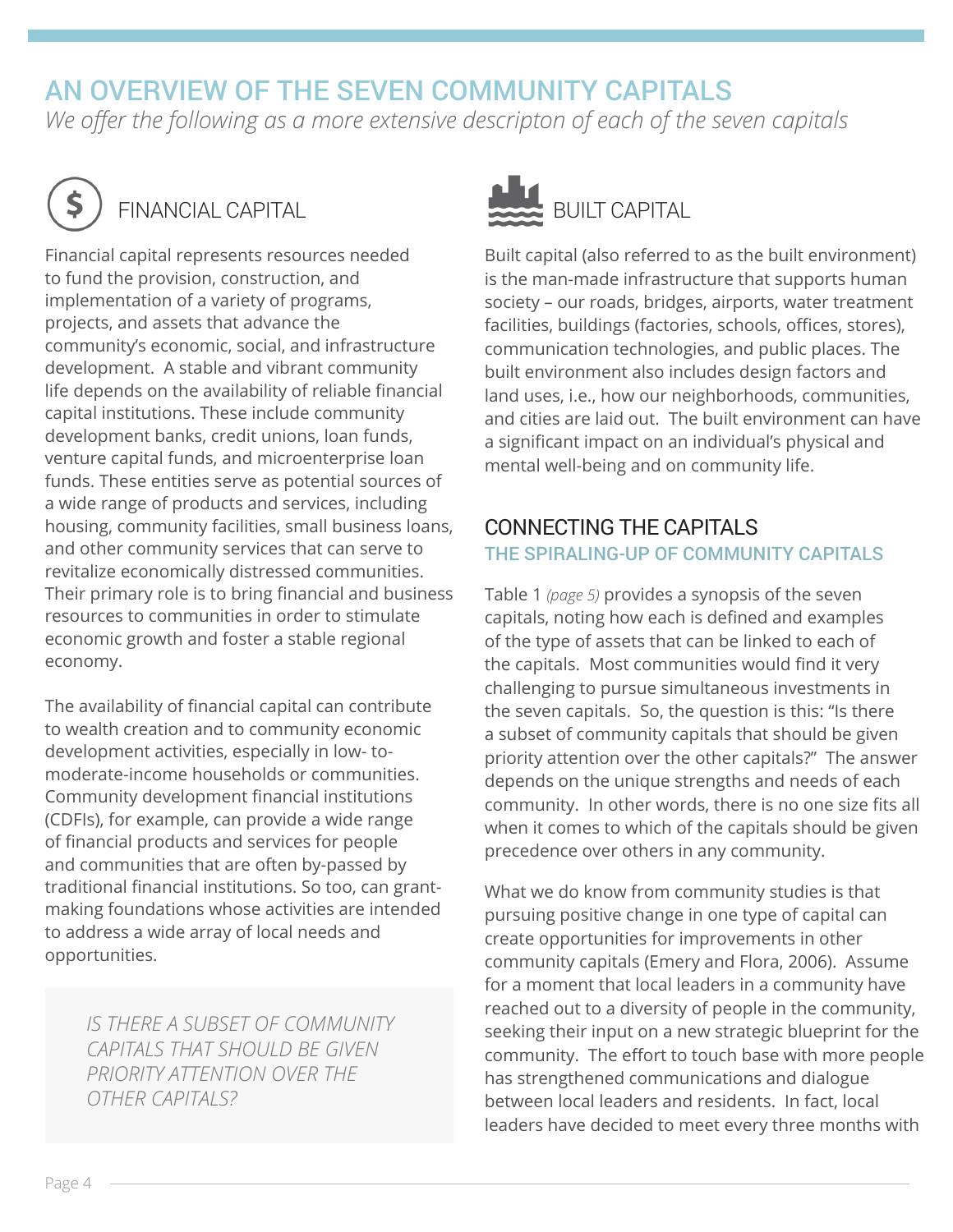# **TABLE 1** The Seven Types of Community Capitals

|              | <b>DEFINITION</b>                                                                                                                                                                                                                                                                                                                                                                             | EXAMPLES                                                                                                                                                                                                                                                                                                                         |
|--------------|-----------------------------------------------------------------------------------------------------------------------------------------------------------------------------------------------------------------------------------------------------------------------------------------------------------------------------------------------------------------------------------------------|----------------------------------------------------------------------------------------------------------------------------------------------------------------------------------------------------------------------------------------------------------------------------------------------------------------------------------|
| Natural      | The quality and quantity of natural and environmental<br>resources existing in a community.                                                                                                                                                                                                                                                                                                   | Parks; lakes; rivers; wildlife; forestland;<br>farm land; mountains; other natural<br>resource features.                                                                                                                                                                                                                         |
| Cultural     | The values, norms, beliefs and traditions that people inherit<br>from the family, school and community. Also includes material<br>goods produced at a specific time and place (such as paintings,<br>books) that have historical or cultural significance.                                                                                                                                    | Cultural events/festivals; musical heritage,<br>libraries; museums; multi-lingual<br>populations; historical associations.                                                                                                                                                                                                       |
| Human        | Attributes of individuals that provide them with the ability to<br>earn a living, strengthen community, and otherwise contribute<br>to community organizations, to their families, and to self-<br>improvement (Flora et al. 2004). It includes access to education<br>and knowledge development, training and skill building<br>activities and efforts to build and expand local leadership. | Formal and informal educational<br>institutions; workforce training programs;<br>adult and youth leadership programs;<br>lifelong learning activities.                                                                                                                                                                           |
| Social       | Connections existing among people and organizations that help<br>make things happen in the community. Includes close ties that<br>build community cohesion (bonding) as well as weaker ties with<br>local and outside people and organizations that help promote<br>broad-based action on key matters (bridging).                                                                             | Activities that build trust among people<br>and groups of different races and ethnic<br>backgrounds; citizen involvement in<br>community discussions and events;<br>community celebrations or parades;<br>involvement in civic and service groups;<br>organizations that link diversity of people<br>and organizations together. |
| Political    | The ability to influence and enforce rules, regulations, and<br>standards. Access to individuals and groups with the power to<br>influence decisions. Participating in civic discourse on difficult<br>public issues.                                                                                                                                                                         | Elected and appointed government<br>officials; citizen participation in issue<br>forums; Congressional representatives<br>and staffers; political organization leaders;<br>voting rates in local, state and national<br>elections.                                                                                               |
| Financial    | The variety of financial resources available to invest in local<br>projects or economic development initiatives. Efforts to build<br>wealth to support community development activities.                                                                                                                                                                                                      | Community foundations; grants; micro-<br>loan programs; revolving loan funds;<br>community development financial<br>institutions; banks.                                                                                                                                                                                         |
| <b>Built</b> | Represents the infrastructure of the community - the basic<br>set of facilities, services and physical structures needed by a<br>community.                                                                                                                                                                                                                                                   | Broadband and other information<br>technologies; utilities; water/sewer<br>systems; roads/bridges; business parks/<br>incubator facilities; hospitals/health care<br>buildings; main street buildings; housing<br>stock.                                                                                                         |

Sources: Flora and Flora (2008); Flora, Flora and Fey (2004); Jacobs (2011a, 2011b, 2011c, 2011d); Flage and Hauser-Lindstrom (2007); Emory, Fey and Flora (2006).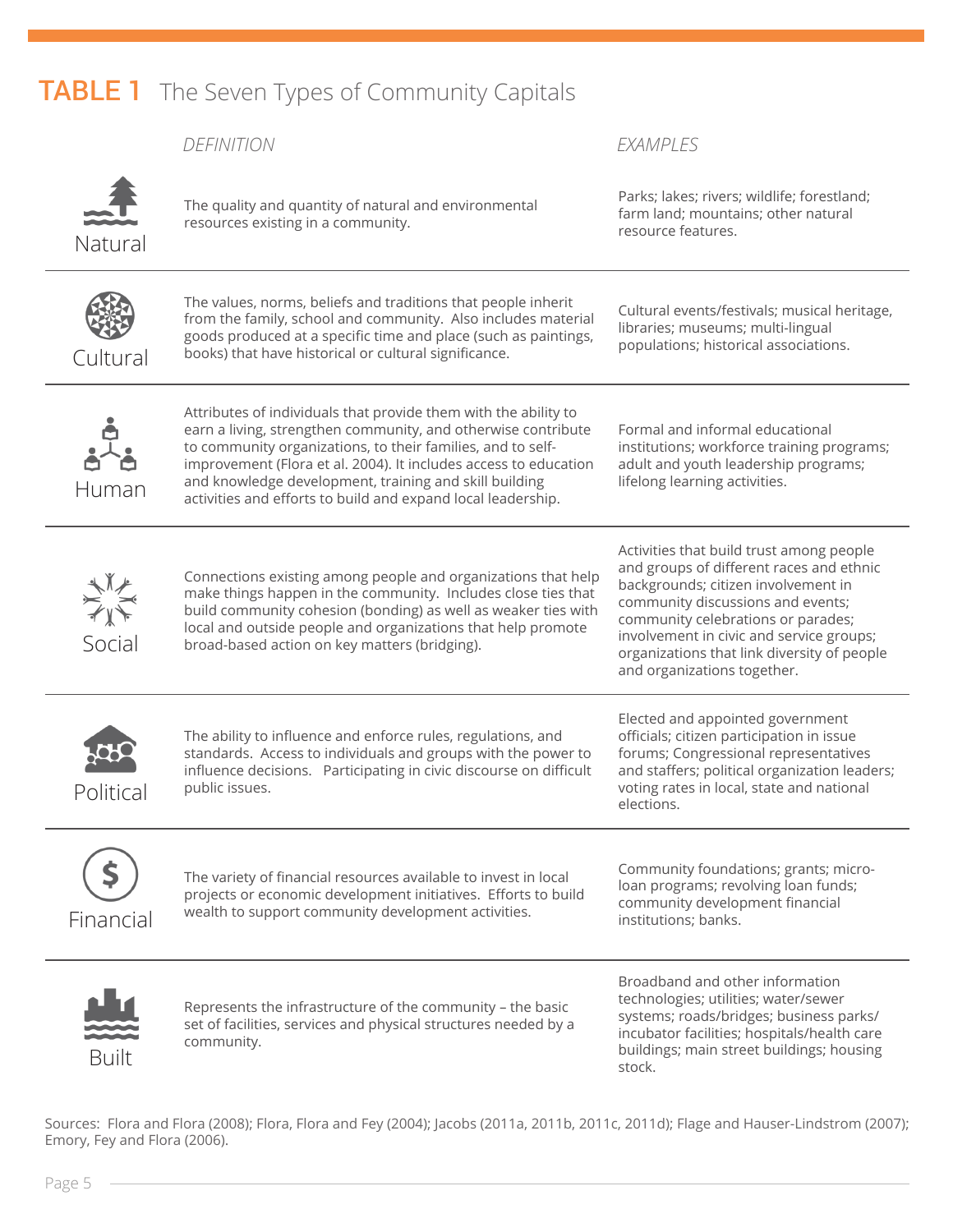various neighborhood groups as a way to continue to secure input and feedback from local people. This activity has brought about positive changes in two capitals – political and social. Let's further assume that citizens urged local leaders to help retain and expand local businesses and to invest in new entrepreneurial ventures so that exciting new innovations could be seeded in the community. So, the local leaders ended up launching a new business retention/expansion program, focusing on improving the skill levels of business owners who were at risk of losing their business, an effort to improve the human capital skills of these individuals. Working with local banks and the community foundation, the local leaders were able to establish a small loan program designed to invest in new entrepreneurial ventures. The focus on entrepreneurship helped retain some of its best educated and creative workers in the community. In addition, the financial capital resources available to support local economic development activities were expanded. This story – which began with the need to build stronger political and social capital – created positive shifts in the human and financial capital assets of the community. This scenario highlights the spiraling up effect that can occur when you begin to invest in one of the community capitals. That is, when a community works to build assets in one of the capitals, this fosters the growth of other capital assets.

### CONCLUDING COMMENTS

In most communities, efforts to develop and sustain a strong, vibrant community are a longterm process. The community capitals framework offers local leaders, organizations and residents a deeper understanding of the multi-pronged approach that is needed if communities hope to create the foundation necessary for them to survive and thrive over the long-term. While it may appear overwhelming to give attention to all seven community capitals, the reality is that communities should start by focusing on a smaller set of community capitals, and then give attention to the other capitals over time. Before you know it, the spiraling effect noted earlier in this document will begin to take hold, resulting in visible improvements in the community.

### **REFERENCES**

Aiken, Michael and Paul E. Mott (editors). 1970. Structure of Community Power. New York: Random House.

Emery, M. & Flora, C.B. (2006). Spiraling-Up: Mapping Community Transformation with Community Capitals Framework. Community Development: Journal of the Community Development Society, 37, 19-35 (Spring).

Emery, M., S. Fey, and C.B. Flora, 2006. "Using Community Capitals to Build Assets for Positive Community Change." CD Practice 13. Community Development Society. http://www.comm-dev.org/ publications/cd-practice

Flage, Lynette and Doreen Hauser-Lingstrom. 2007. "Connecting citizens to strengthen communities." Social Capital Training, Northwest Area Foundation (December).

Flora, C.B., Flora, J.L. and Fey, S. 2004. Rural Communities: Legacy and Change (2nd Edition). Boulder, CO: Westview Press.

Flora, C.B. & Flora, J.L. (2008). Rural Communities: Legacy and Change (3rd Edition). Boulder, CO: Westview Press.

Granovetter, M. 1973. "The strength of weak ties." American Journal of Sociology, 78: 1360-1383.

Jacobs, C. 2011a. "Measuring success in communities: Understanding the community capitals framework." Extension Extra. South Dakota State Cooperative Extension Service: Issue 16005 (Revised April).